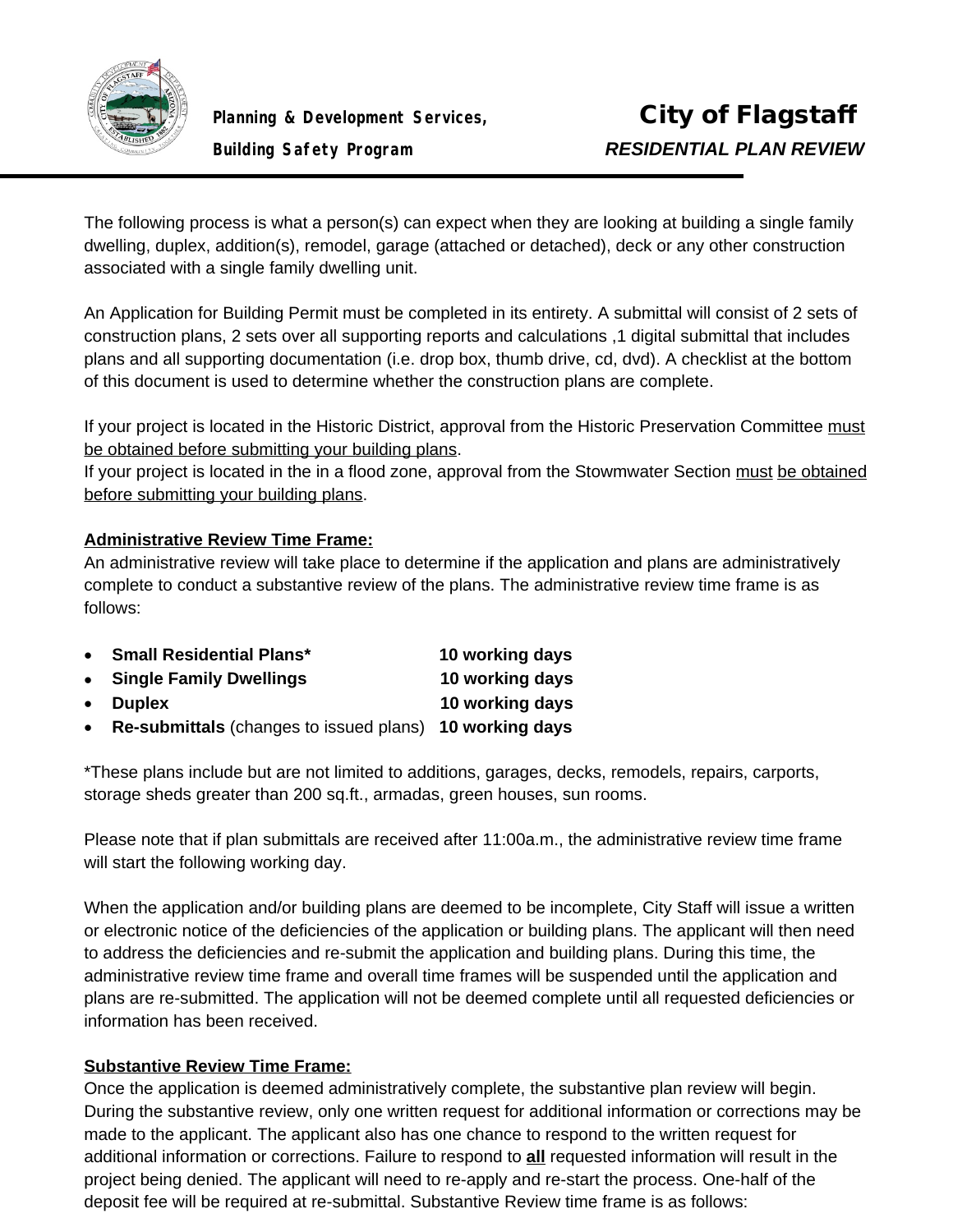| • Small Residential Plans                | 25 working days |
|------------------------------------------|-----------------|
| • Single Family Dwellings                | 35 working days |
| • Duplex                                 | 35 working days |
| • Re-submittal (changes to issued plans) | 10 working days |

Please note that if plan submittals are received after 11:00a.m., the substantive review time frame will start the following working day.

During the substantive review, City Staff may request additional information from the applicant in accordance with Arizona Revised Statutes § 11-1605 (E) and (G). The time frame is suspended when applicant receives the request for additional information.

#### **Overall Time Frame:**

| $\bullet$ | <b>Small Residential Plans</b> | 35 working days |
|-----------|--------------------------------|-----------------|
|           | • Single Family Dwellings      | 45 working days |
|           | • Duplex                       | 45 working days |
|           | • Re-submittals                | 20 working days |

Additional request for time extension of 25% for the Substantive Plan Review may be given from the applicant in accordance with Arizona Revised Statutes § 11-1605 (H).

Any application that remains incomplete for a period of 180 days will be denied and **all deposits are non-refundable.**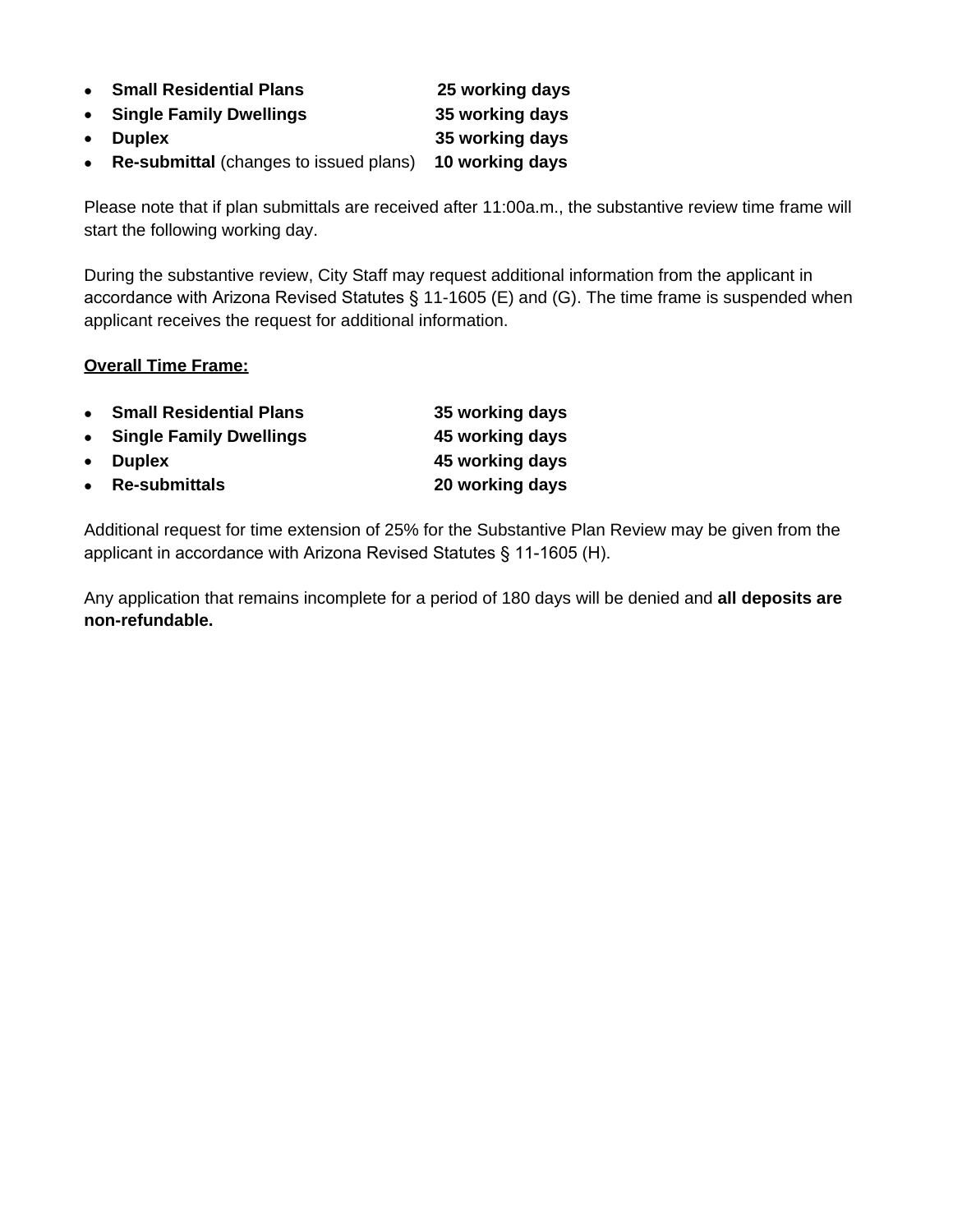# **City of Flagstaff Residential Submittal for Administrative Review**

Plans submitted for a building permit will be reviewed in 2 stages. Stage 1 will be an administrative completeness review to check that plans are complete enough to conduct a thorough code review. Stage 2 is a substantive review which is a review for code compliance. There can be *no* deferred submittals for single family projects.

#### *Projects located in a Historical Preservation District or Flood Zone shall have an approval document from the Historical Preservation Commission or Stormwater prior to submittal of construction plans.*

#### **Application:** *Must be completely filled out.*

**Building Plans:** A submittal will consist of 2 sets of construction plans, 2 sets over all supporting reports and calculations ,1 digital submittal that includes plans and all supporting documentation (i.e. drop box, thumb drive, cd, dvd). Plans are to be drawn on drafting paper, maximum size of 24" X 36", size D paper. **Please note:** Any site installing an alternate private sewage system will need to submit approval of septic system from the Coconino County Health Dept. along with the building plans.

### **New Construction:**

#### **Site Plan:**

- Provide Scope of Work detail
- Accurate site plan to engineers scale (1:20, 1:30 or 1:30, may not be architectural scale)
- \_\_\_\_ Lot line dimensions (must agree with parcel information from Coconino County books)
- \_\_\_\_ North Arrow must be shown on plans.
- **EXECT** Setbacks drawn on Site Plan, additional information are building envelopes from Plat
- \_\_\_\_ Contour lines (2' interval) shown and labeled using elevation above sea level (i.e., 6928')
- \_\_\_\_\_ Show all existing trees on the lot.
- \_\_\_\_ Finished curb height (information from engineering as-builts or registered land survey)
- \_\_\_\_ Building footprint clearly defined/dimensioned (all structures)
- **\_\_\_\_** Finished floor elevation is shown.
- $\frac{1}{2}$  Show driveway slope, < 25' in length = Max 16%, 25-150' = Max 20%, >150' = Max 10%
- \_\_\_\_ Show decks; exterior stairs; or cantilevered structural elements to be shown
- Easements shown (PUE, drainage, utility, slope and resource, etc.; ref to Plat)
- \_\_\_\_\_ Sewer Tap location for property
- \_\_\_\_ Water Tap location for property
- \_\_\_ All existing structures on property with dimensions to adjacent property lines (even if not involved with
- \_\_\_\_ Any grading, cut & fill must be indicated
- \_\_\_ All retaining walls are to be shown. Engineering is needed for walls with 4 or more feet of unbalanced fill.
- Provide 3 sets of a Stormwater Pollution Prevention Plan (SWPPP). Must be drawn on the Site Plan.
- Notice of Intent (NOI) authorization number is on the Application for Building Permit.

### **Construction Drawings**:

- \_\_\_\_ Plans shall include floor plans for each floor
- \_\_\_\_ Plans include building elevations, North, South, East, West
- \_\_\_\_ Plans include framing plans with all post bases and caps, beams, joists, and posts identified by type of lumber, size and spacing.
- Plans have roof framing plans with 2 sets of truss specifications & floor framing plans or manufactured layout plans plus 2 sets of calc. sheets from manufacturer. Each floor is to have its own framing plan. There can be no deferred submittals.
- \_\_\_\_ Plans have a foundation plan which includes all embedded anchors.
- \_\_\_\_ Sheet numbers (i.e., sheet 2 of 10, 2 of 10, etc.)
- \_\_\_\_ All details or plans will be to scale, no "NS or not to scale drawings"